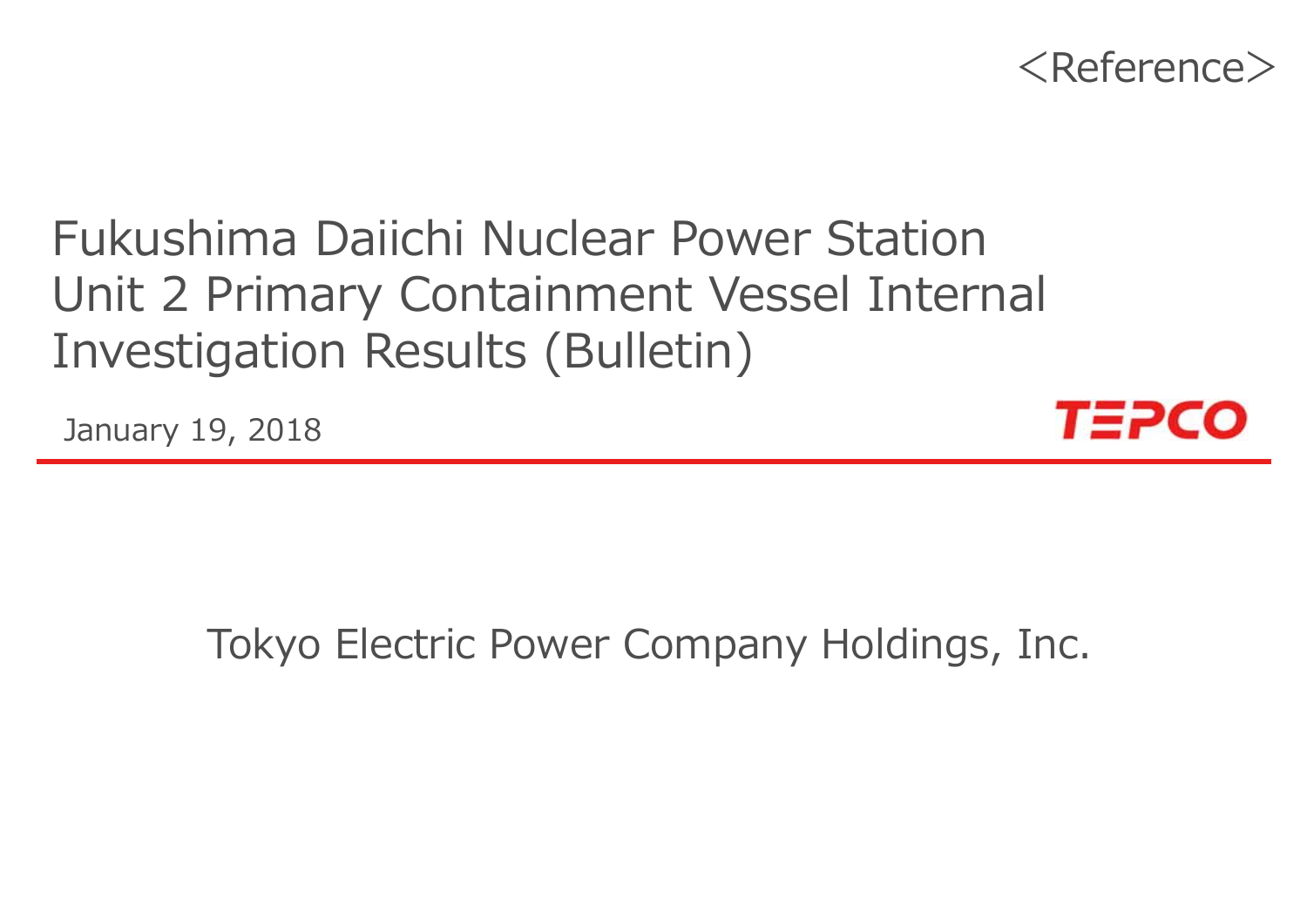## **1. Primary containment vessel internal investigation overview**



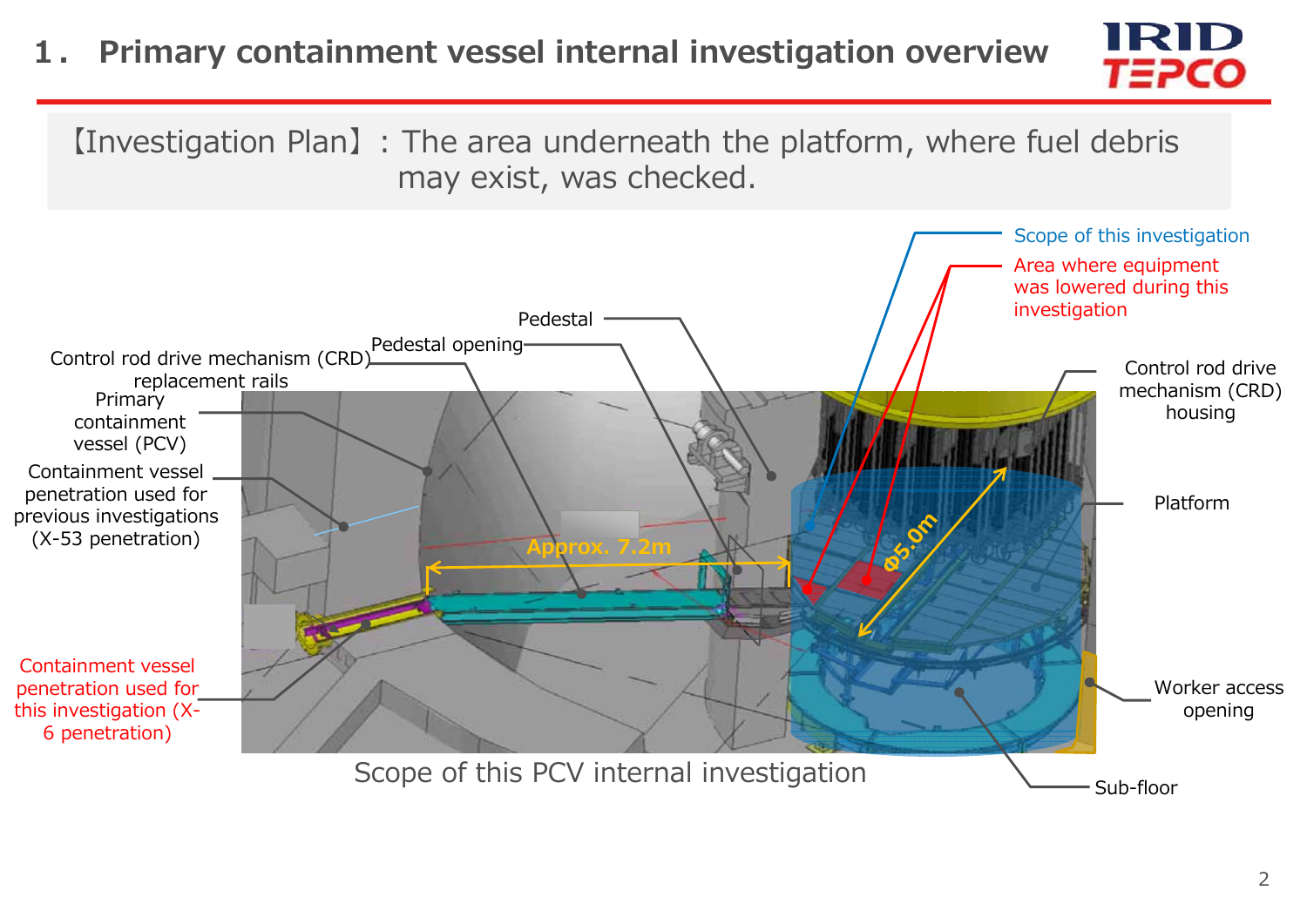### **2. Internal investigation results (bulletin) (1/2)**





※Investigation position is tentative

3 Photos provided by: International Research Institute for Nuclear Decommissioning (IRID)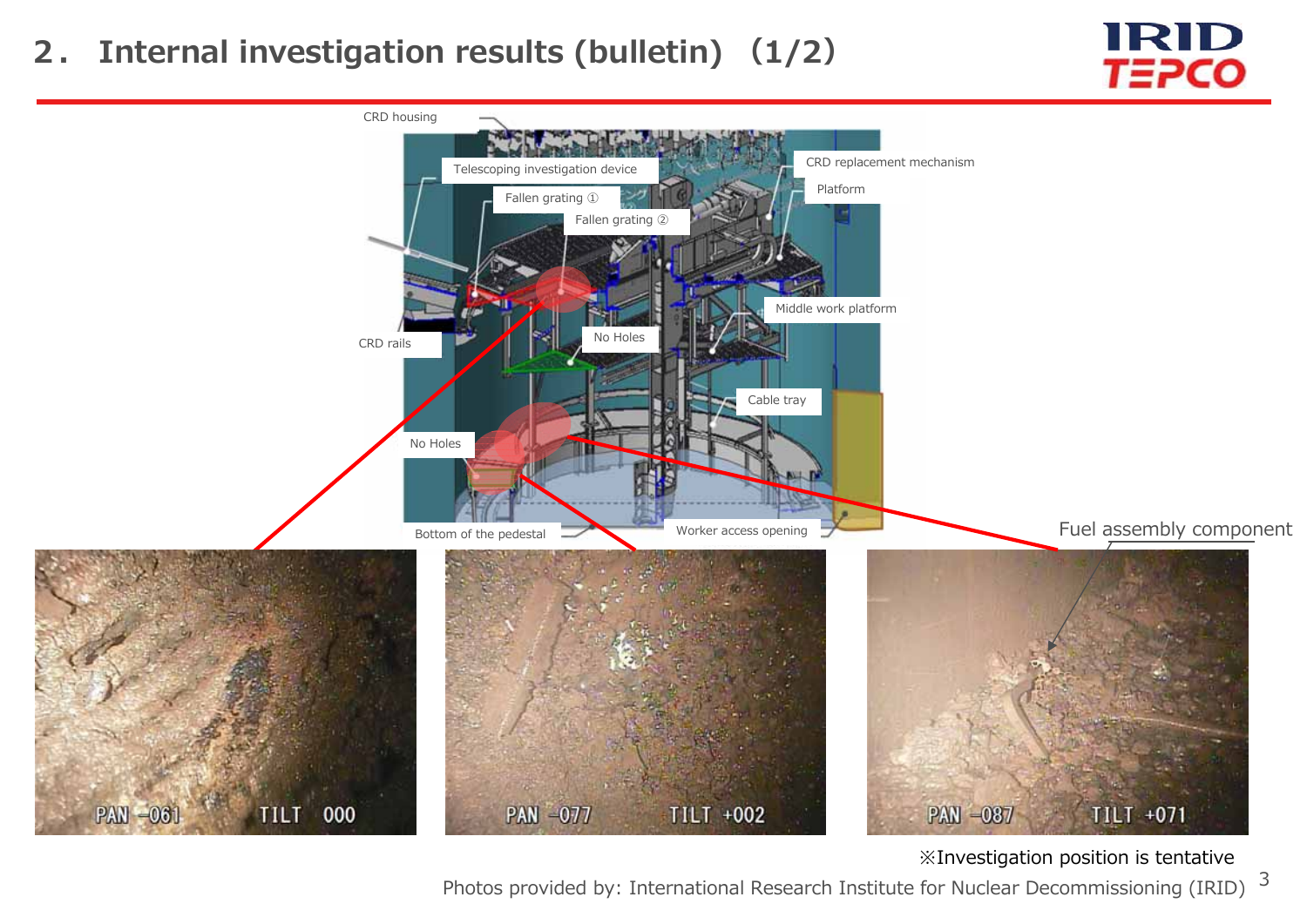### **2. Internal investigation results (bulletin) (2/2)**





※Investigation position is tentative

Photos provided by: International Research Institute for Nuclear Decommissioning (IRID)  $^{\text{4}}$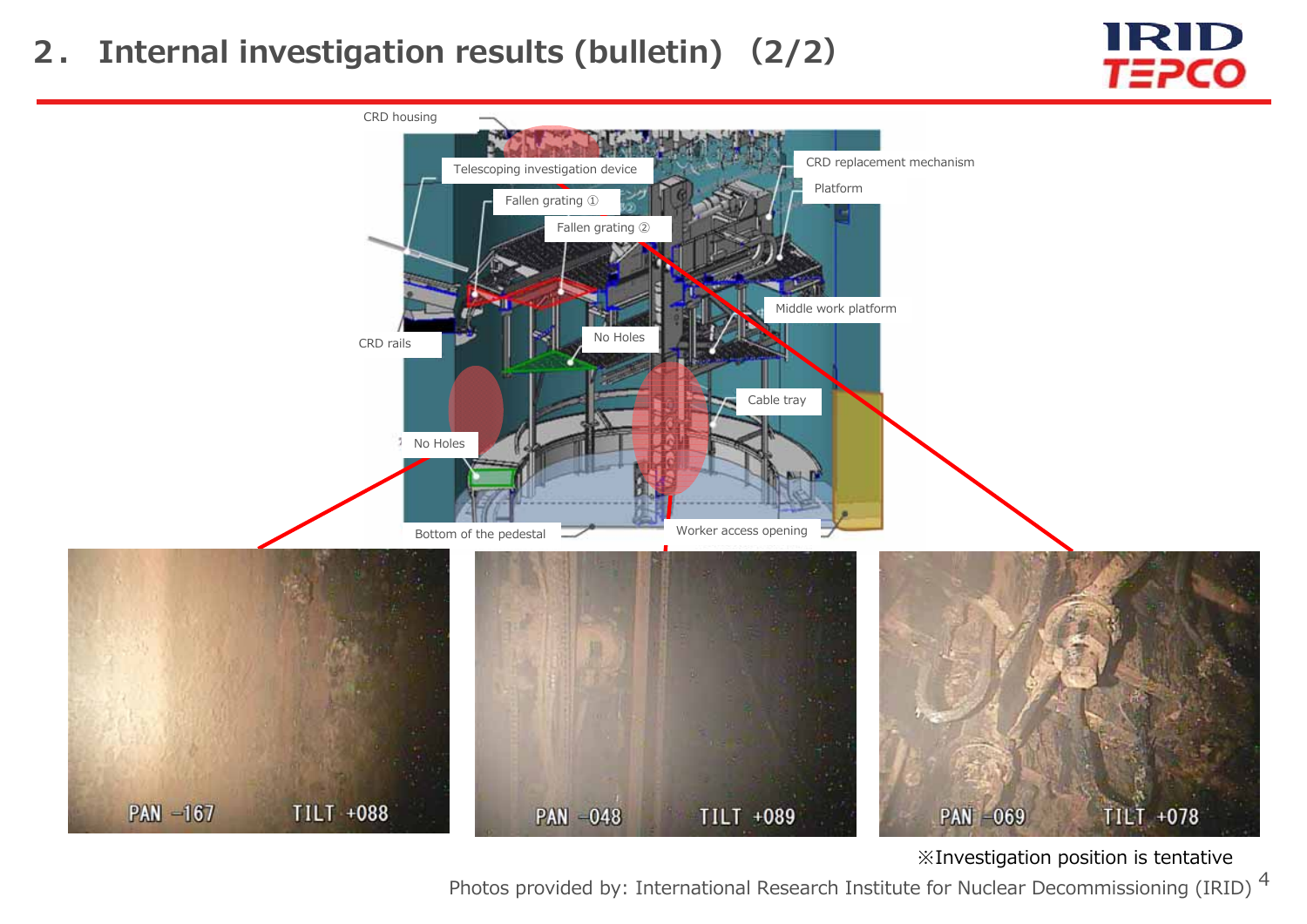# **3. Work Conditions**





Feed from overhead camera 1(Lowering the investigation unit)



Feed from overhead camera 2(Lowering the investigation unit)



Work outside the PCV (In front of X-6  $\bigcup$  Remote operations center  $\bigcup$  Field command center



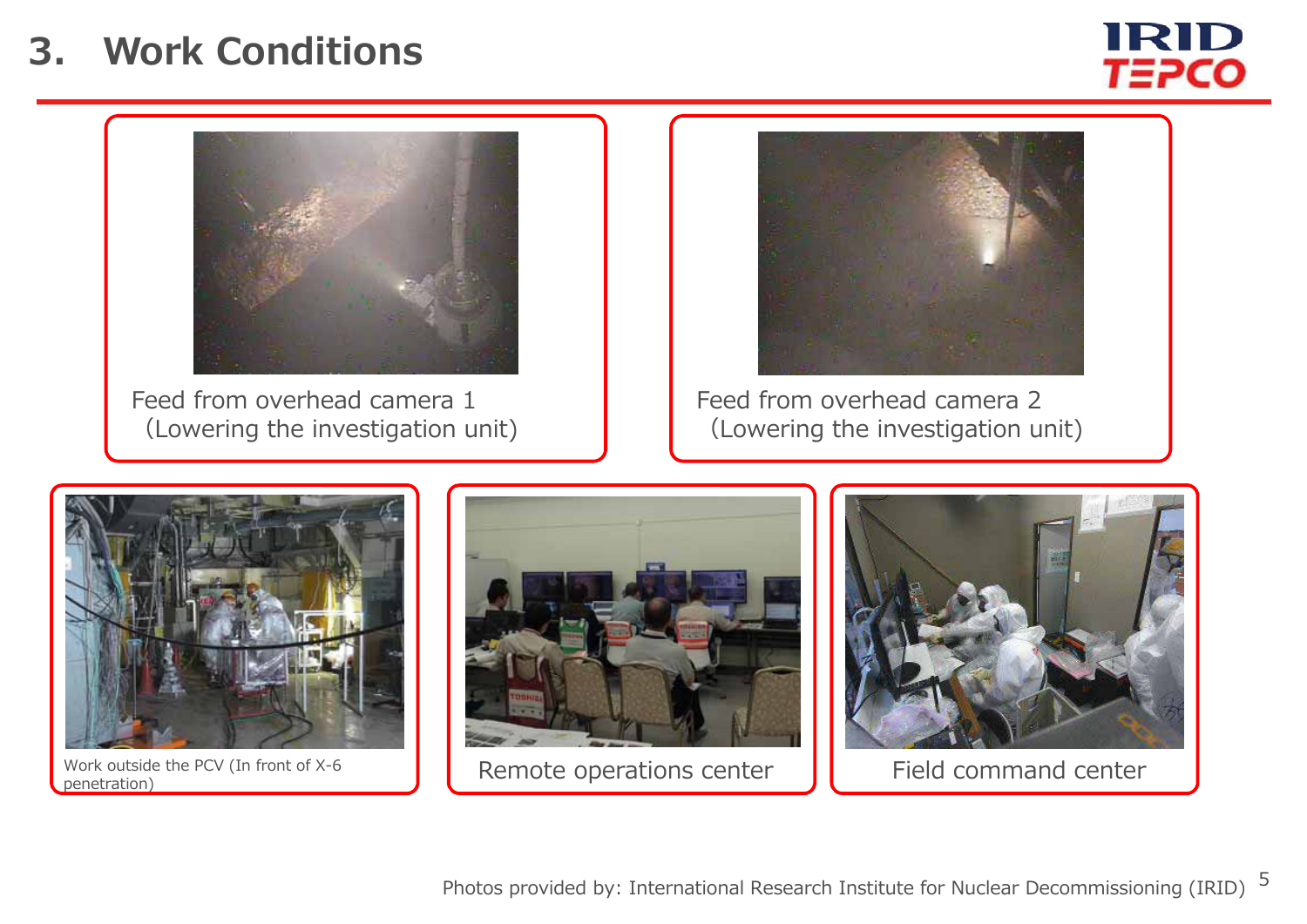# **4. Summary**

【 Investigation Results Summary 】

- ・The internal investigation was completed as scheduled.
- ・The entire bottom of the pedestal was found to be covered with sandy and clay-like deposits.
- ・Some fuel assembly components have fallen to the bottom of the pedestal and deposits thought to be fuel debris were found in the vicinity of these fallen components.
- ・The CRD housing supports were found to be in the same condition as was seen during the January~February 2017 investigations.
- ・The investigation was completed while keeping worker exposure doses under planned limits.
- ・No significant fluctuations were seen in data from monitoring posts or dust monitors neither prior to, nor after, the investigation.

【Plans going forward】

・The photos taken during this investigation will be analyzed and radiation level/temperature data assessed.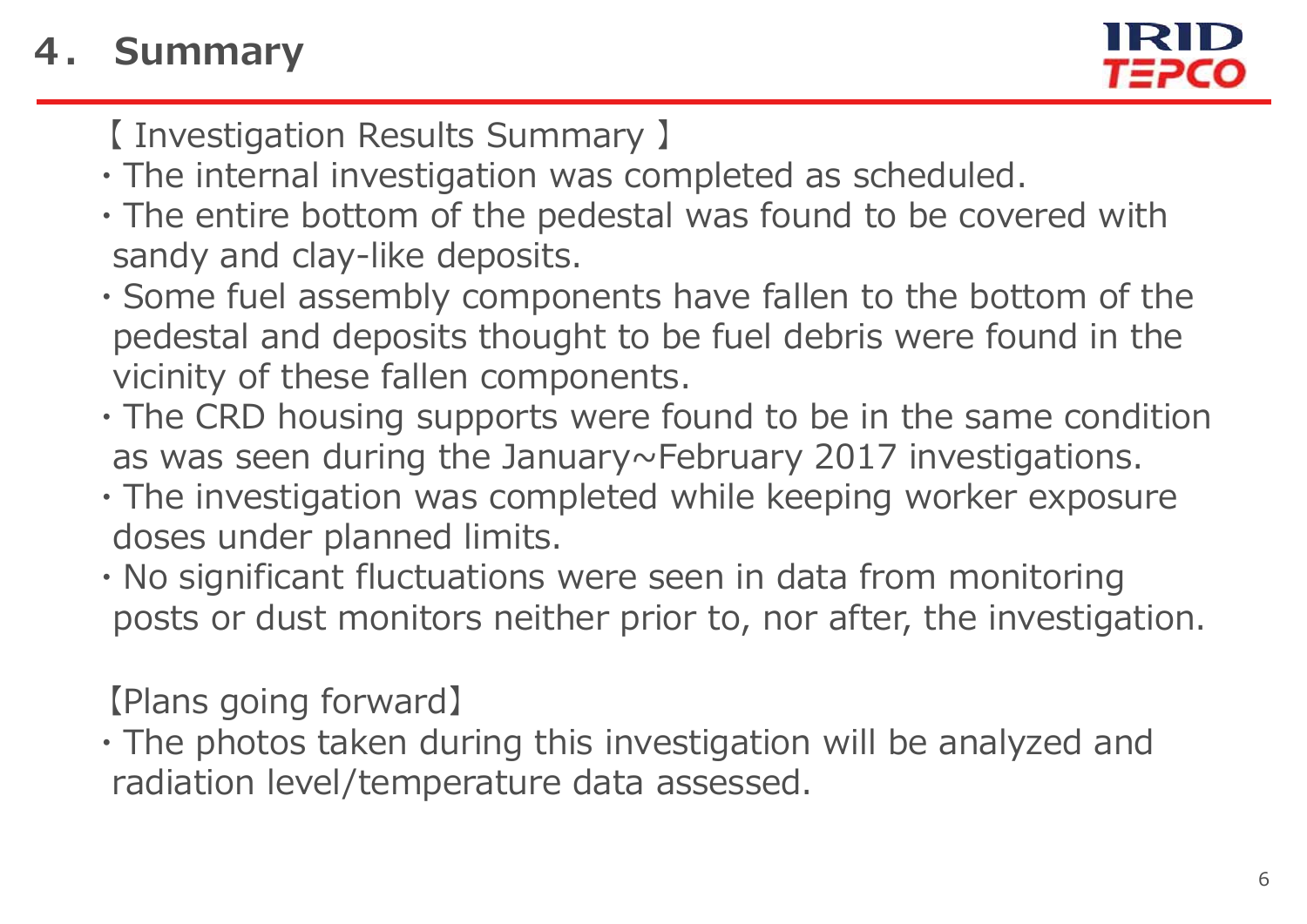# **5. Environmental Impact(1/2)**

- T **There was no impact on the surrounding environment from radiation during internal investigation of the Unit 2 primary containment vessel conducted on January 19.**
- e<br>M **During the investigation a boundary was constructed to prevent the gases from inside the containment vessel from leaking into the external environment.**
- **No significant fluctuations in data from monitoring posts and dust monitors were seen neither prior to, nor after, the investigation.**
- **Data from monitoring posts and dust monitors near site boundaries can be found on our website.**
	- URL:http://www.tepco.co.jp/en/nu/fukushima-np/f1/index-e.html http://www.tepco.co.jp/en/nu/fukushima-np/f1/dustmonitor/index-e.html

(Reference) Website Excerpt

#### Radiation Dose measured at Monitoring Post of Fukushima Daiichi Nuclear **Power Station**

The following is the radiation doses of the air measured by the monitoring posts (MP1-8) and portable monitoring posts on the premises of Fukushima Daiichi Nuclear Power Station







\*Radiation levels include contributions from radiation sources other than the inside of the primary containment vessel.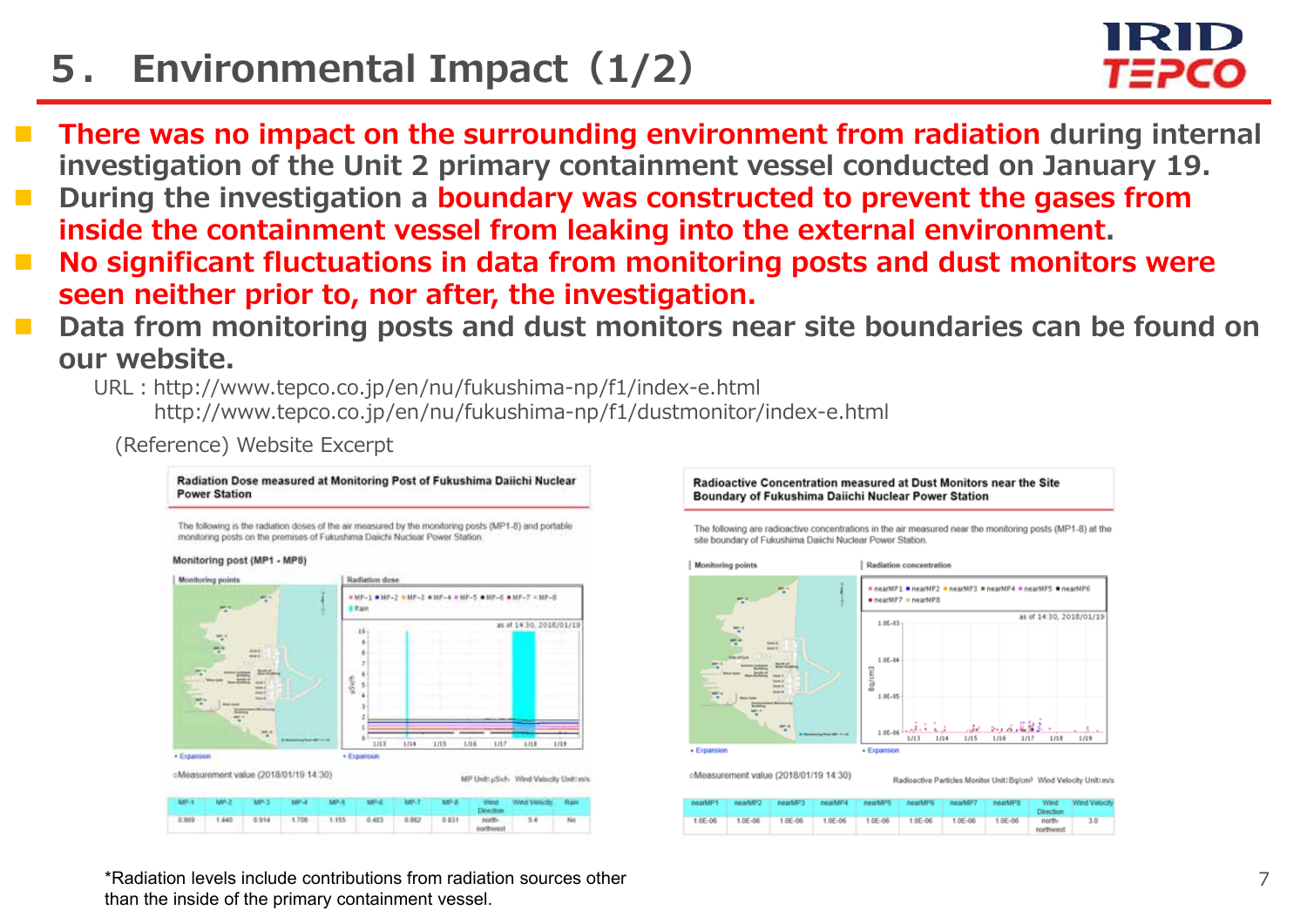# **5. Environmental Impact(2/2)**

- **During the investigation, plant parameters were continuously monitored and no significant fluctuations were seen in the temperature of the primary containment vessel neither prior to, nor after, the investigation. There were also no changes in the cold shut down status of the reactor.**
- e<br>M **Primary containment vessel internal temperature data can be viewed on our website.**

URL:http://www.tepco.co.jp/en/nu/fukushima-np/f1/plantdata/unit2/pcv\_index-e.html

(Reference) Website Excerpt

Temperatures measured inside the Unit 2 Primary Containment Vessel at **Fukushima Daiichi Nuclear Power Station** 

Here are the measurement results of temperatures inside the Unit 2 Primary Containment Vessel at Fukushima Daiichi Nuclear Power Station.



oMeasurement value (2018/01/19 14:00)

Temperature Unit: C. Water Injection Unit: m3/h

|  |  |  |  | Temp(1)   Temp(2)   Temp(3)   Temp(4)   Temp(5)   Temp(6)   Temp(7)   Temp(8)   Temp(9)  WaterInjection |
|--|--|--|--|---------------------------------------------------------------------------------------------------------|
|  |  |  |  |                                                                                                         |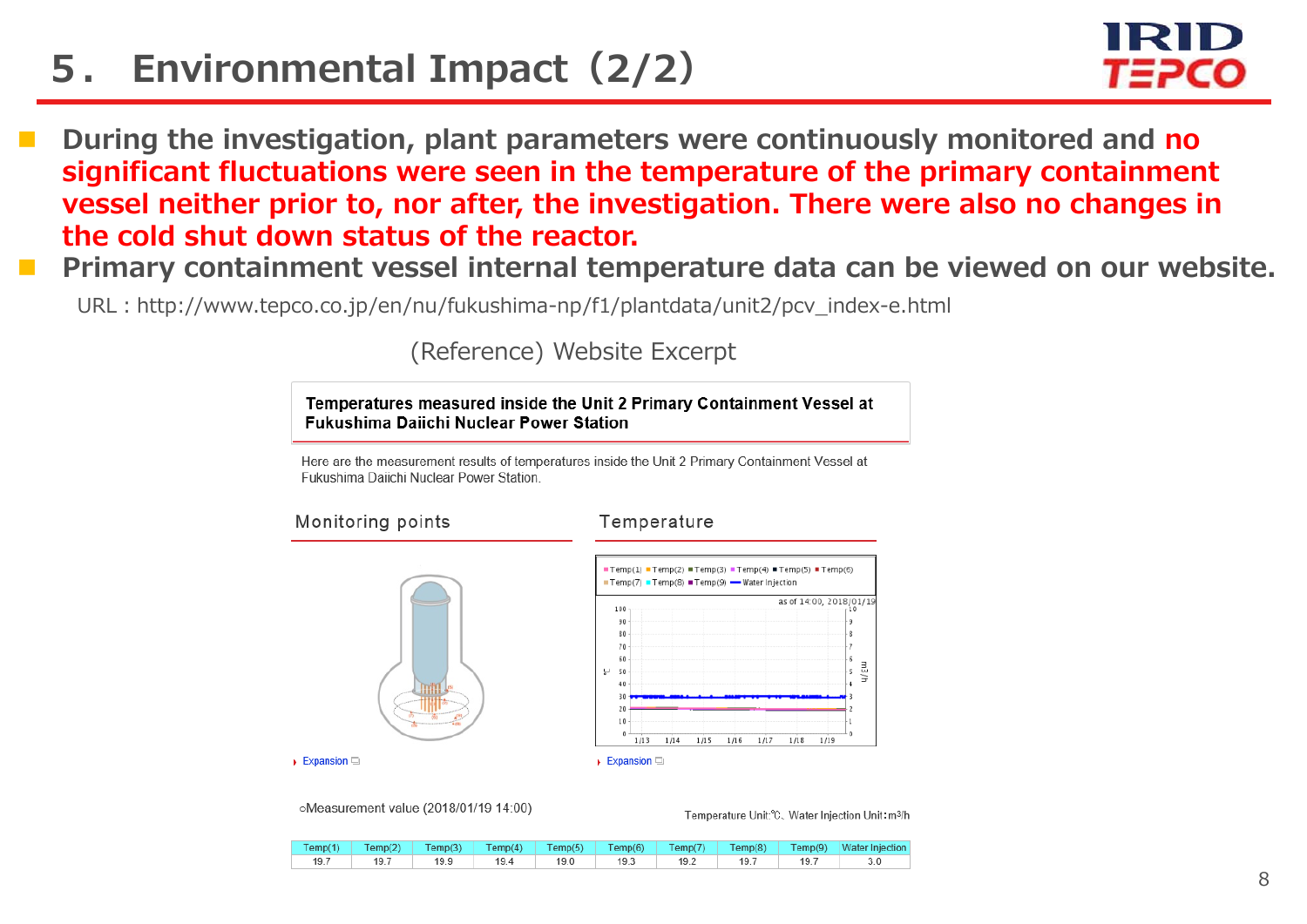## **Reference: PCV Internal investigation location**